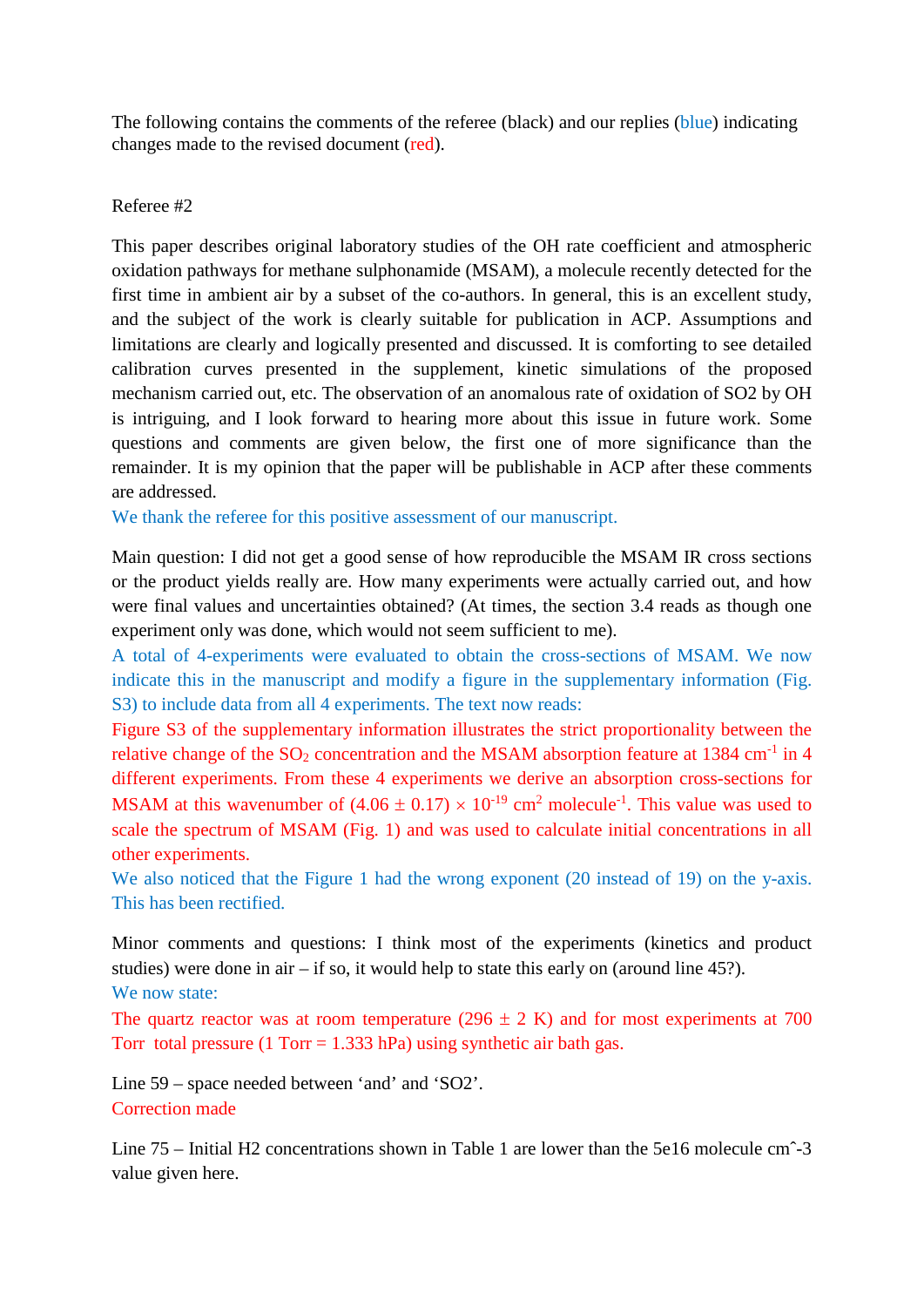This was a typo. We now write:

In a typical experiment, the starting concentrations of O<sub>3</sub> and H<sub>2</sub> were  $\approx$  5  $\times$  10<sup>14</sup> and  $\approx$  5-7  $\times$  $10^{15}$  molecule cm<sup>-3</sup>.

Line 135 - The existence of an MSAM dimer hits the reader rather abruptly. I suggest discussing the existence of the dimer in more detail in the experimental setup section – how the dimer was identified, its elimination with the cold-trap, etc.

The text in the experimental section has been modified to mention the dimer:

Owing to its low vapour pressure, MSAM was eluted into the reaction chamber by flowing synthetic air  $(450 \text{ cm}^3 \text{ STP min}^{-1}, \text{sccm})$  through a finger containing crystalline MSAM warmed to 333 K, and subsequently through a cold trap at 298 K (to prevent condensation downstream). This way we could ensure that the saturation vapour pressure of MSAM at 298 K was achieved. In initial experiments without the trap we observed extra absorption features, which could be assigned to a dimer of MSAM (see below).

Line 164 – 'different' spelled incorrectly. Correction made.

Line 170 – product yield studies: concentrations of MSAM employed are quite a bit lower than the vapour pressure upper limit given earlier. Could higher [MSAM] have been used to limit the extent of 2ry chemistry, and get a better handle on the initial products formed?

We do not give a vapour pressure of MSAM (only an upper limit) as we were not able to directly measure the pressure of the vapour above MSAM crystals at 298 K. We always operated under conditions of maximum MSAM eluting from the trap at 298 K. WE now write:

Crystalline MSAM melts at 363 K, has a boiling point of approximately 453 K and an unknown vapour pressure (< 0.02 Torr) at room temperature.

Line  $185 - I$  think this should be  $HNO3 + 2*N2O$ ?

This is true. We now write:

Figure 5 plots the concentration of  $SO<sub>2</sub>$  (the only sulphur containing product observed), the sum of  $HNO<sub>3</sub> + 2 N<sub>2</sub>O$  (the total reactive nitrogen observed as product)

Line 209 – I would argue that, given the complex time profile for CO, giving a yield for this species is not meaningful, and potentially misleading. It might be also worth reiterating somehow that HNO3 and CO2 are secondary products, and so the yields really only apply after significant loss of MSAM has occurred.

We no longer list the yield of CO and mention that the yields are derived for 80% MSAM depletion.

In contrast, the CO yield is initially larger than unity (indicative of extra sources from the chamber walls) and then decreases with time as it is removed (via reaction with OH) to form  $CO<sub>2</sub>$ .

The molar yields (after 6000 seconds of photolysis when MSAM has depleted to  $\sim$ 20% of its original concentration) of the products obtained at 298 K and 700 Torr of synthetic air are: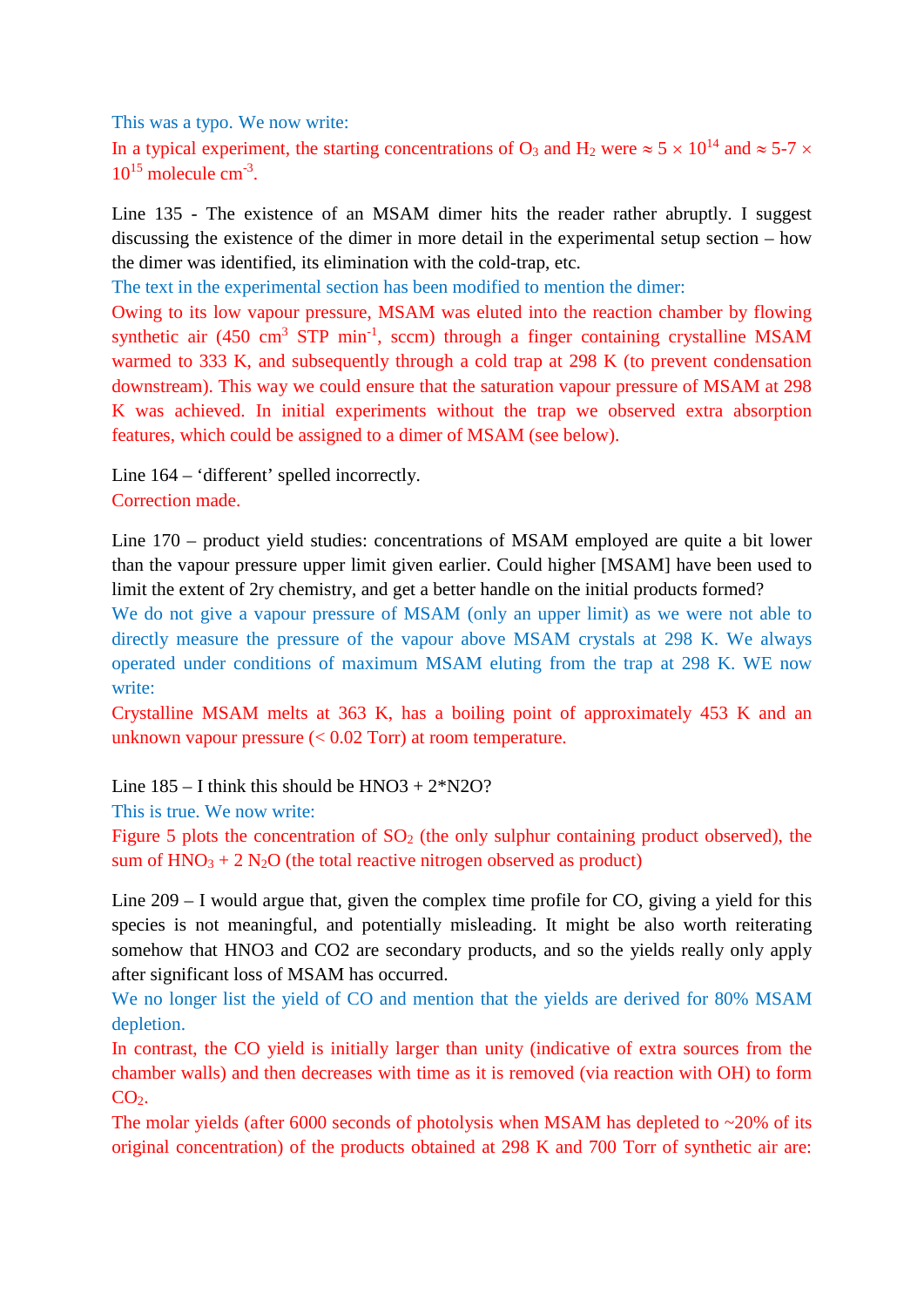$\Phi(SO_2) = 0.96 \pm 0.15$ ,  $\Phi(HNO_3) = 0.62 \pm 0.09$ ,  $\Phi(N_2O) = 0.09 \pm 0.02$ ,  $\Phi(CO_2) = 0.73 \pm 0.02$ 0.11,  $\Phi(HC(O)OH) = 0.03 \pm 0.01$ .

Section 3.4.1 – I am assuming that NO is not seen in any of the IR spectra? Is this consistent with the mechanism, and the NO detection limit? Also, can more be said about whether the NO2 temporal profile observed matches the mechanistic predictions? Can the authors be more quantitative about the CH2O steady-state seen in the model, compared with its IR detection limit?

We now explain why we did not detect NO, NO<sub>2</sub> or HCHO:

The simulations indicate that the maximum concentrations of NO ( $7 \times 10^9$  molecule cm<sup>-3</sup>) and NO<sub>2</sub> ( $\sim$ 10<sup>12</sup> molecule cm<sup>-3</sup>) are below the detection limit of the instrument, and were therefore not observed. The strongest absorption features of HCHO (1700-1800 cm<sup>-1</sup>) overlap with those of H<sub>2</sub>O and HNO<sub>3</sub> so that the predicted concentrations of HCHO ( $< 10^{12}$  molecule cm-3 ) are also below the detection limit.

Line  $376 - s$  should be  $s^2-1$ . Correction made.

Table 1 – Footnote b should only refer to the theoretical headers, not the experimental one? Correction made.

Figure 6, lower trace: All the CO2 measurements fall below the average line. Please clarify. This was a mistake; the yield-line for  $CO<sub>2</sub>$  had not been re-drawn after scaling the plot. This has been corrected as shown below



Figure 7: Is there any chance that the radical down at the bottom of the scheme, O=CS(O)(O)NH2, adds O2 rather than decomposing? This would probably lead to a CO2 rather than a CO?

This may also happen, though it probably also ends up as  $SO_2NH_2$  and does not change anything as far as the sulphur and nitrogen containing products are concerned. Nonetheless, we have added this reaction to the scheme in Figure 7 and added some text.

 $C(O)SO<sub>2</sub>NH<sub>2</sub>$  may either decompose to  $SO<sub>2</sub>NH<sub>2</sub>$  and CO (R17) or react with  $O<sub>2</sub>$  to form a  $\alpha$ carbonyl peroxy radical (R18).

 $C(O)SO_2NH_2 \rightarrow SO_2NH_2+CO$  (R17)  $C(O)SO<sub>2</sub>NH<sub>2</sub>+O<sub>2</sub>+M \rightarrow O<sub>2</sub>C(O)SO<sub>2</sub>NH<sub>2</sub>+M$  (R18)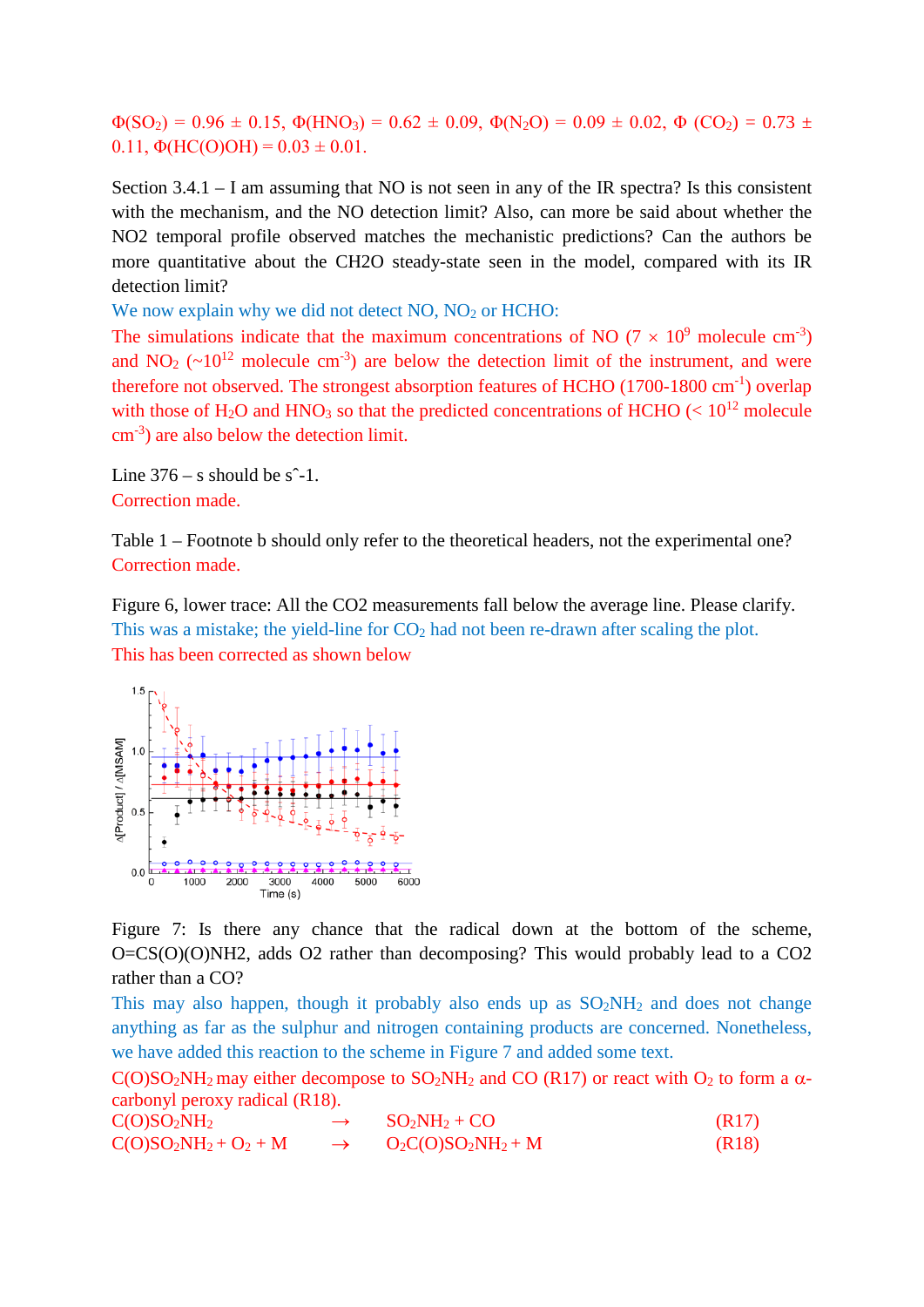The fate of  $O_2C(O)SO_2NH_2$  is likely to be dominated by reaction with  $HO_2$  which, by analogy to  $CH_3C(O)O_2$  (another  $\alpha$ -carbonyl peroxy radical) is expected to lead to the reformation of OH (Dillon and Crowley, 2008; Groß et al., 2014).  $O_2C(O)SO_2NH_2 + HO_2$   $\rightarrow$   $OH + O_2 + CO_2 + SO_2NH_2$  (R19)

In both scenarios,  $SO_2NH_2$  is the sulphur containing product, whereas formation of the  $peroxy$  radical will result in prompt  $CO<sub>2</sub>$  formation and OH-recycling.

We also included this reaction in the numerical simulations. It results in the production of prompt CO2 (which better matches the observations) but CO is no longer formed (contrary to the observations). We now write:

The simulation also captures the CO profile well, but fails to predict the early formation of CO2. The match between simulation and experiment could be improved to some extent for  $CO<sub>2</sub>$  by amending the fate of the  $C(O)SO<sub>2</sub>NH<sub>2</sub>$  radical as described above (R17-R18) so that  $CO<sub>2</sub>$  rather than CO is formed. The results (Fig S5 of the supplementary information) indicate that the improved simulation of  $CO<sub>2</sub>$  is accompanied by complete loss of agreement with  $CO$ (which is no longer formed in measurable amounts) and poorer agreement with e.g.  $SO<sub>2</sub>$  and  $HNO<sub>3</sub>$ . However, given that  $CO<sub>2</sub>$  is generated from the cell walls during irradiation and cannot be used quantitatively (Section 3.5), the fate of the  $C(O)SO<sub>2</sub>NH<sub>2</sub>$  radical remains obscure. We emphasise that the reproduction of the profiles of the observed end products does not constitute quantitative understanding of the fate of several radical and non-radical intermediates formed.

We have added an extra plot the SI to exemplify this. Fig S5



Also, it may end up not changing anything, but there could also be a 'molecular channel' to the peroxy radical self-reaction?

We cannot rule out that  $NH<sub>2</sub>SO<sub>2</sub>CH<sub>2</sub>O<sub>2</sub>$  can self-react to make an alcohol and aldehyde (as well as the alkoxy channel listed). Simulations showed that this reaction had little effect, presumably because the high levels of  $HO<sub>2</sub>$  mean that most  $RO<sub>2</sub>$  react with  $HO<sub>2</sub>$  and not with themselves.

Table S2: It doesn't matter to the final result, but a decomposition of 10<sup> $\text{25 s-1}$ </sup> for the alkoxy species doesn't seem possible to me.